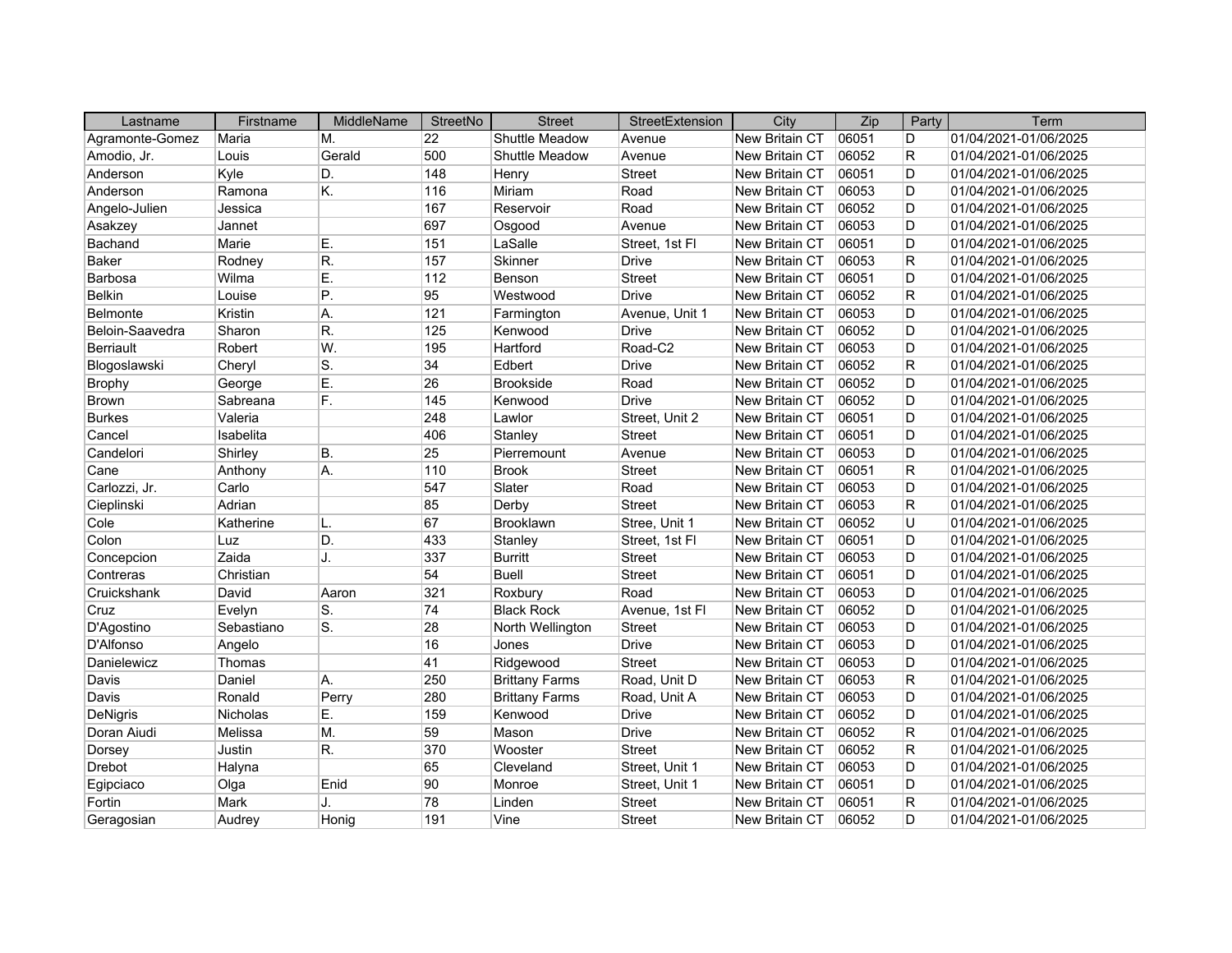| Girgenti    | Joseph         | IJ.              | 67             | Martin Luther King    | Drive, #302   | New Britain CT | 06051 | D  | 01/04/2021-01/06/2025 |
|-------------|----------------|------------------|----------------|-----------------------|---------------|----------------|-------|----|-----------------------|
| Goracy      | Irene          |                  | 171            | Booth                 | <b>Street</b> | New Britain CT | 06053 | D  | 01/04/2021-01/06/2025 |
| Gorczyca    | Eileen         |                  | 584            | <b>Black Rock</b>     | Avenue        | New Britain CT | 06052 | R  | 01/04/2021-01/06/2025 |
| Gostin      | Peter          | J.               | 88             | <b>Brittany Farms</b> | Road, J1      | New Britain CT | 06053 | R  | 01/04/2021-01/06/2025 |
| Gumbs Sr.   | Jeffrey        | А.               | 67             | Martin Luther King    | Drive, #410   | New Britain CT | 06051 | R  | 01/04/2021-01/06/2025 |
| Harris      | Ellwood        | Joseph           | 107            | Martin Luther King    | Drive, #904   | New Britain CT | 06051 | U  | 01/04/2021-01/06/2025 |
| Hudyma      | Evelyn         | F.               | 174            | Market                | <b>Street</b> | New Britain CT | 06051 | D  | 01/04/2021-01/06/2025 |
| Humphrey    | <b>Brenda</b>  | S.               | 263            | Rocky Hill            | Avenue        | New Britain CT | 06051 | D  | 01/04/2021-01/06/2025 |
| Irene       | Rosa           | M.               | 691            | Osgood                | Avenue        | New Britain CT | 06053 | D  | 01/04/2021-01/06/2025 |
| Johnson     | Jacqueline     |                  | 134            | Cooper                | <b>Street</b> | New Britain CT | 06051 | D  | 01/04/2021-01/06/2025 |
| Jorgensen   | Sarah          | Ann              | 115            | Silver                | Street, #3S   | New Britain CT | 06053 | R  | 01/04/2021-01/06/2025 |
| Judd        | Richard        | L.               | 119            | Ten Acre              | Road          | New Britain CT | 06052 | R  | 01/04/2021-01/06/2025 |
| Justiniano  | Wilfredo       |                  | 72             | Monroe                | <b>Street</b> | New Britain CT | 06051 | D  | 01/04/2021-01/06/2025 |
| Kane        | Anthony        | IJ.              | 41             | <b>Brookside</b>      | Road          | New Britain CT | 06052 | R  | 01/04/2021-01/06/2025 |
| Kelly       | Pearl          | Y.               | 192            | Kensington            | Avenue        | New Britain CT | 06051 | D  | 01/04/2021-01/06/2025 |
| Kennedy     | <b>Brendan</b> | J.               | 139            | Hazelmere             | Road          | New Britain CT | 06053 | D  | 01/04/2021-01/06/2025 |
| Kilduff     | Peter          | J.               | $\overline{7}$ | Woodbine              | <b>Street</b> | New Britain CT | 06052 | D  | 01/04/2021-01/06/2025 |
| Klukowski   | Stanley        | E.               | 34             | Pulaski               | <b>Street</b> | New Britain CT | 06053 | D  | 01/04/2021-01/06/2025 |
| LaCourciere | Richard        | R.               | 173            | South Mountain        | <b>Drive</b>  | New Britain CT | 06052 | D  | 01/04/2021-01/06/2025 |
| Lebel       | Raymond        | R.               | 975            | Corbin                | Avenue, #207  | New Britain CT | 06052 | D  | 01/04/2021-01/06/2025 |
| Luciano     | Bianca         | А.               | 151            | Streamside            | Lane          | New Britain CT | 06052 | D  | 01/04/2021-01/06/2025 |
| Mala        | Gary           | S.               | 77             | Belridge              | Road          | New Britain CT | 06053 | R  | 01/04/2021-01/06/2025 |
| Mala        | Sheryl         | A.               | 77             | Belridge              | Road          | New Britain CT | 06053 | R  | 01/04/2021-01/06/2025 |
| Malinowski  | Donald         | S.               | 69             | <b>Biruta</b>         | <b>Street</b> | New Britain CT | 06053 | D  | 01/04/2021-01/06/2025 |
| Malinowski  | Margaret       |                  | 42             | Park                  | Place         | New Britain CT | 06052 | U  | 01/04/2021-01/06/2025 |
| Malinowski  | Matthew        | ID.              | 69             | <b>Biruta</b>         | Street        | New Britain CT | 06053 | D  | 01/04/2021-01/06/2025 |
| McDonald    | Casimir        | $\overline{G}$ . | 150            | Roxbury               | Road          | New Britain CT | 06053 | D  | 01/04/2021-01/06/2025 |
| McGuire     | Nicole         |                  | 17             | Woodbine              | <b>Street</b> | New Britain CT | 06052 | D  | 01/04/2021-01/06/2025 |
| Monserrate  | Jeannette      |                  | 52             | Marwood               | <b>Drive</b>  | New Britain CT | 06053 | ТC | 01/04/2021-01/06/2025 |
| Mulrooney   | James          | Р.               | 29             | Highland              | Terrace       | New Britain CT | 06053 | D  | 01/04/2021-01/06/2025 |
| Najdzien    | Izabela        | J.               | 131            | Golden Hill           | <b>Street</b> | New Britain CT | 06053 | R  | 01/04/2021-01/06/2025 |
| Nunez       | Jose           | A.               | 19             | Kulper                | Road          | New Britain CT | 06051 | D  | 01/04/2021-01/06/2025 |
| O'Brien     | Mary           | M.               | 1894           | Stanley               | <b>Street</b> | New Britain CT | 06053 | D  | 01/04/2021-01/06/2025 |
| Pabon       | Wilfredo       |                  | 205            | Birchwood             | Drive         | New Britain CT | 06052 | R  | 01/04/2021-01/06/2025 |
| Parisi      | Todd           | F.               | 68             | <b>Belmont</b>        | <b>Street</b> | New Britain CT | 06053 | D  | 01/04/2021-01/06/2025 |
| Pawlak      | Lucian         | $\overline{F}$ . | 74             | Hawthorne             | <b>Street</b> | New Britain CT | 06053 | D  | 01/04/2021-01/06/2025 |
| Pawlak      | Lucian         | J.               | 149            | Vine                  | <b>Street</b> | New Britain CT | 06052 | D  | 01/04/2021-01/06/2025 |
| Perry       | Natasha        | IN.              | 42             | Union                 | Street        | New Britain CT | 06051 | U  | 01/04/2021-01/06/2025 |
| Platosz     | Adam           |                  | 37             | Olive                 | <b>Street</b> | New Britain CT | 06051 | D  | 01/04/2021-01/06/2025 |
| Puchala     | Mary           | R.               | 130            | Clinic                | Drive, #303   | New Britain CT | 06051 | D  | 01/04/2021-01/06/2025 |
| Radzewicz   | Wanda          | F.               | 25             | Cranston              | Terrace       | New Britain CT | 06053 | R. | 01/04/2021-01/06/2025 |